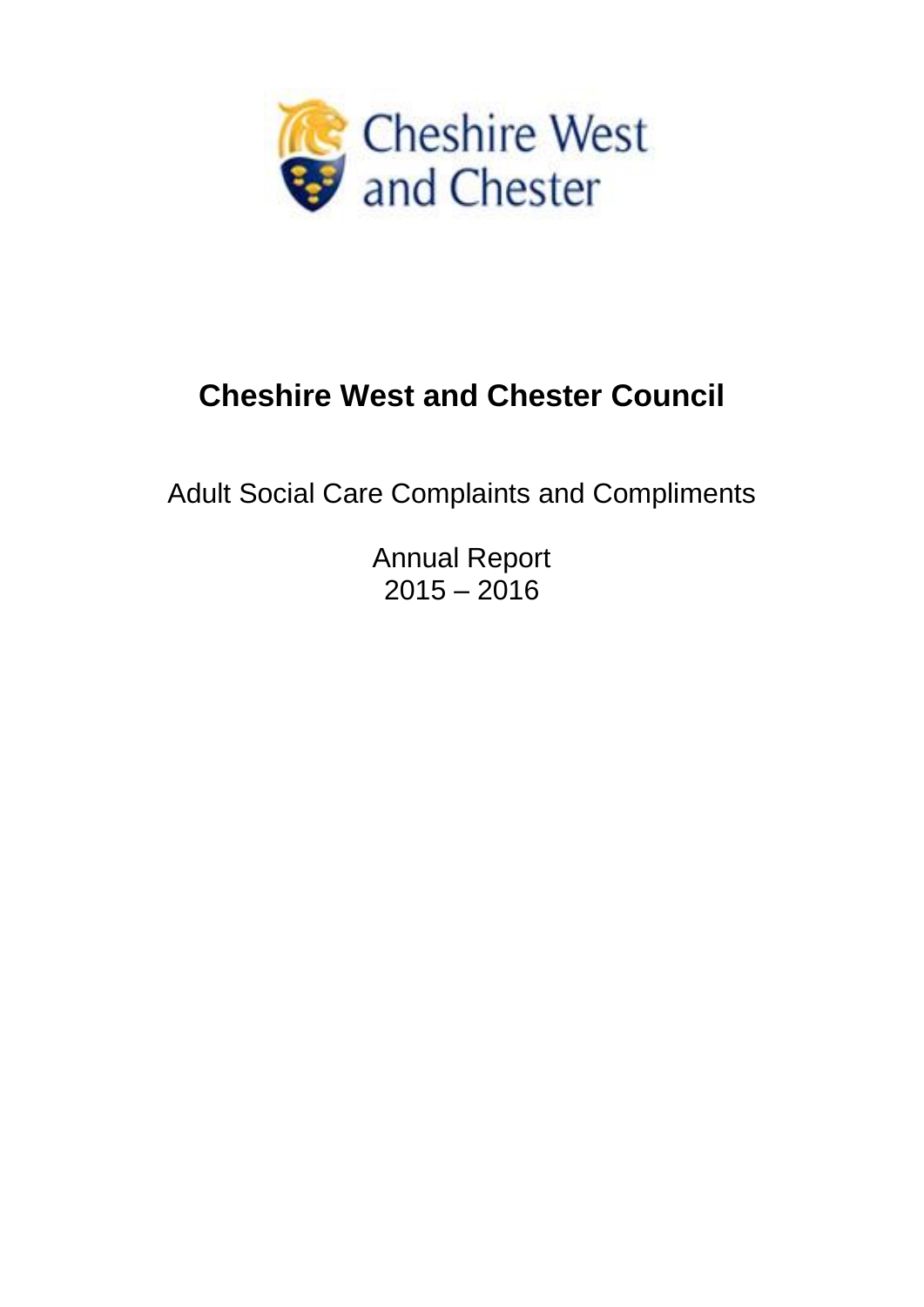#### **Introduction**

This report provides information about the Adult Social Care Compliments and Complaints received by Cheshire West and Chester Council during the period 1 April 2015 to 31 March 2016. It highlights how the service has performed against the statutory timescales and indicates where improvements or revisions to services have been identified as a result of compliments in highlighting best practice and through the process of listening and responding to complaints.

The Authority is required to produce an annual report for complaints made under the Local Authorities Social Services and National Health Service Complaints (England) Regulations 2009 and the report should be made available to the public.

The Council's Solutions Team was responsible for the coordination of Compliments and Complaints during this period, which is part of the Information Governance service within the Governance directorate. The wider functions of the team include case management of enquiries from the Local Government Ombudsman (LGO); Information Commissioners Office (ICO); Member of Parliament enquiries; Chief Executive Correspondence; and Requests for Information (RFI) under the Freedom of Information (FOI) Act 2000 and Environmental Information Regulations (EIR) 2004.

In accordance with statutory guidance, responses to complaints received by the Authority should be proportionate. Officers are encouraged to resolve matters locally at the first point of contact to avoid escalation wherever possible. Concerns raised with the service and resolved by close of play the following day are not counted as statutory complaints. They are not recorded centrally with the Solutions Team and are not subject to this report. Where this approach does not deliver a satisfactory outcome for the complainant, matters are then referred to the Solutions Team for consideration through the formal complaints procedure.

#### **The objectives of this report are to:**

- be open and transparent about our social care complaints process
- meet our statutory obligation to produce an annual report
- provide clear and concise comparative data on compliments and complaints, including details of complaints broken down by subject and service area
- provide a summary of customer profile and type of customer interaction
- identify actions for service improvements identified from complaints

#### **Context**

Whilst considering this report it is important to see the overall picture of Adults Social Care involvement in the Cheshire West and Chester area. During this period 9769 customers received service from Adult's Social Care teams, with 6026 being new clients requesting assistance. Of those receiving services 75 complaints were handled representing less than 1% of service users.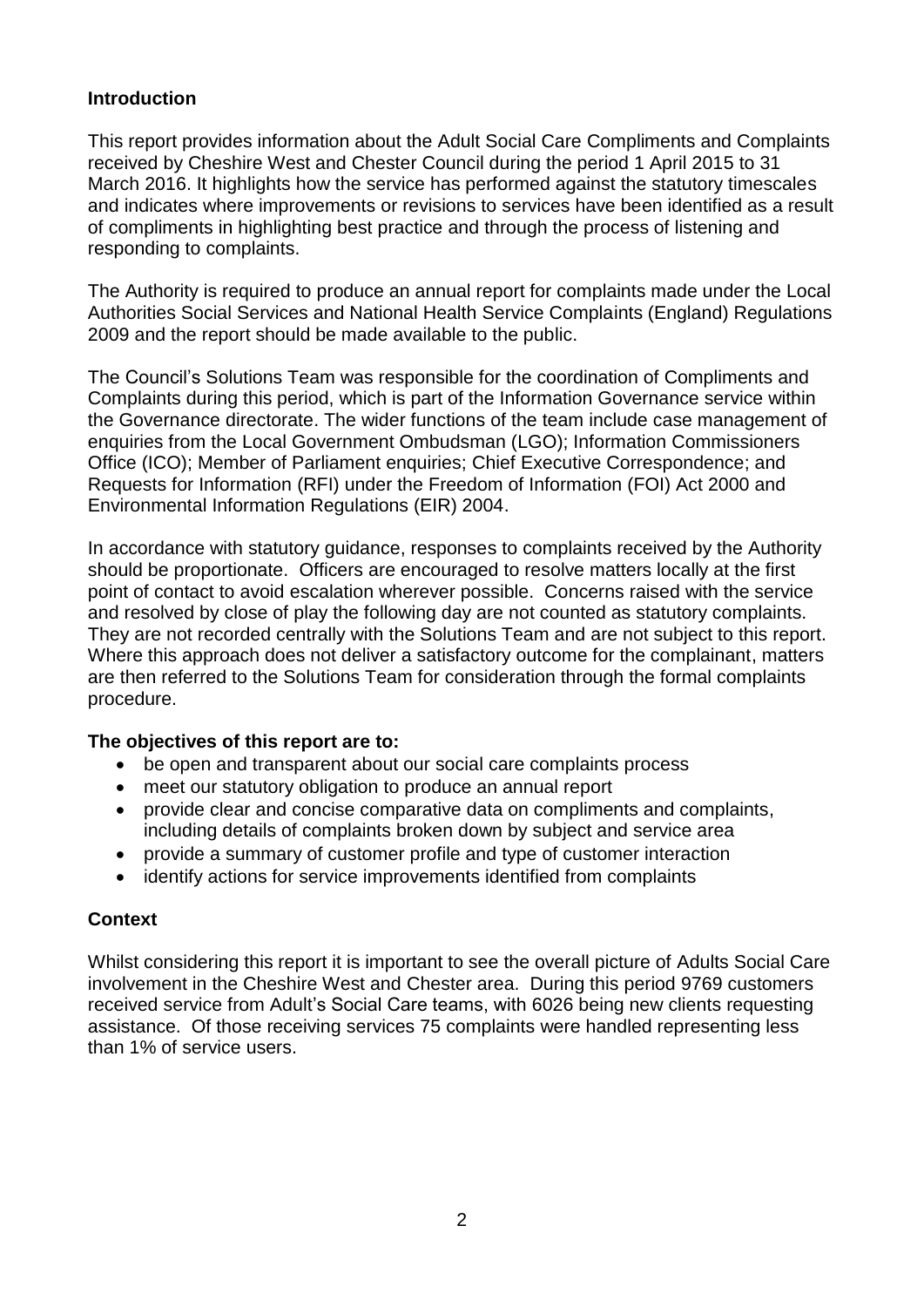# **1.0 STATUTORY COMPLIANCE PROCEDURE**

# **1.1 The Adult Social Care Complaints Procedure**

The Local Authority Social Services Act 1970, as amended by the National Health Services Act and Community Care Act 1990 and the Local Social Services and National Health Service Complaints (England) Regulations 2009, require the local authority to have a procedure for resolving complaints received by, or on behalf of, adult service users.

In accordance with the Local Authority Social Services and National Health Service Complaints (England) Regulations 2009 new procedures for handling complaints came into effect on 1 April 2009. These new arrangements are described in the following sections.

## **1.2 Role of the Solutions Team**

The Solutions Team act as a central point through which complaints can be made to the Authority without the need to refer directly to the service. Complaints can be made via telephone; in writing; through the online social care complaints portal; or directly to the dedicated social care complaints email inbox. Complaints received by the service (other than those outlined above) are referred to the Solutions Team to be processed.

The Solutions Team, often in liaison with the service, will determine whether a complaint is eligible for consideration under the statutory framework or whether an alternative procedure (safeguarding for example) would be more appropriate.

The Solutions Team offer training, advice and support to staff in their consideration of complaints and perform a quality assurance role in the preparation of complaint responses. The Team will also liaise with complainants to keep them informed on progress with their complaints, and provide advice about the complaints process and the role of the Local Government Ombudsman.

# **1.3 What is a Complaint?**

A complaint is an expression of dissatisfaction or disquiet with the service that requires a response.

# **1.4 Who Can Make a Complaint?**

Anyone can make a complaint where they receive a service from Adult Social Care or where they are affected, or likely to be affected, by the directorate's actions. Complaints can also be accepted from individuals acting on behalf of a service user, for example an advocate or family member, where the service user has given consent. Where a service user's capacity to make informed decisions may be in question, the Solutions Team - in conjunction with the Service Team Manager - will look at whether the person pursuing the complaint is acting in the service user's best interests.

People, who fund their own care (known as self-funded users) for services that are regulated by the Care Quality Commission, do not fall under this procedure, as they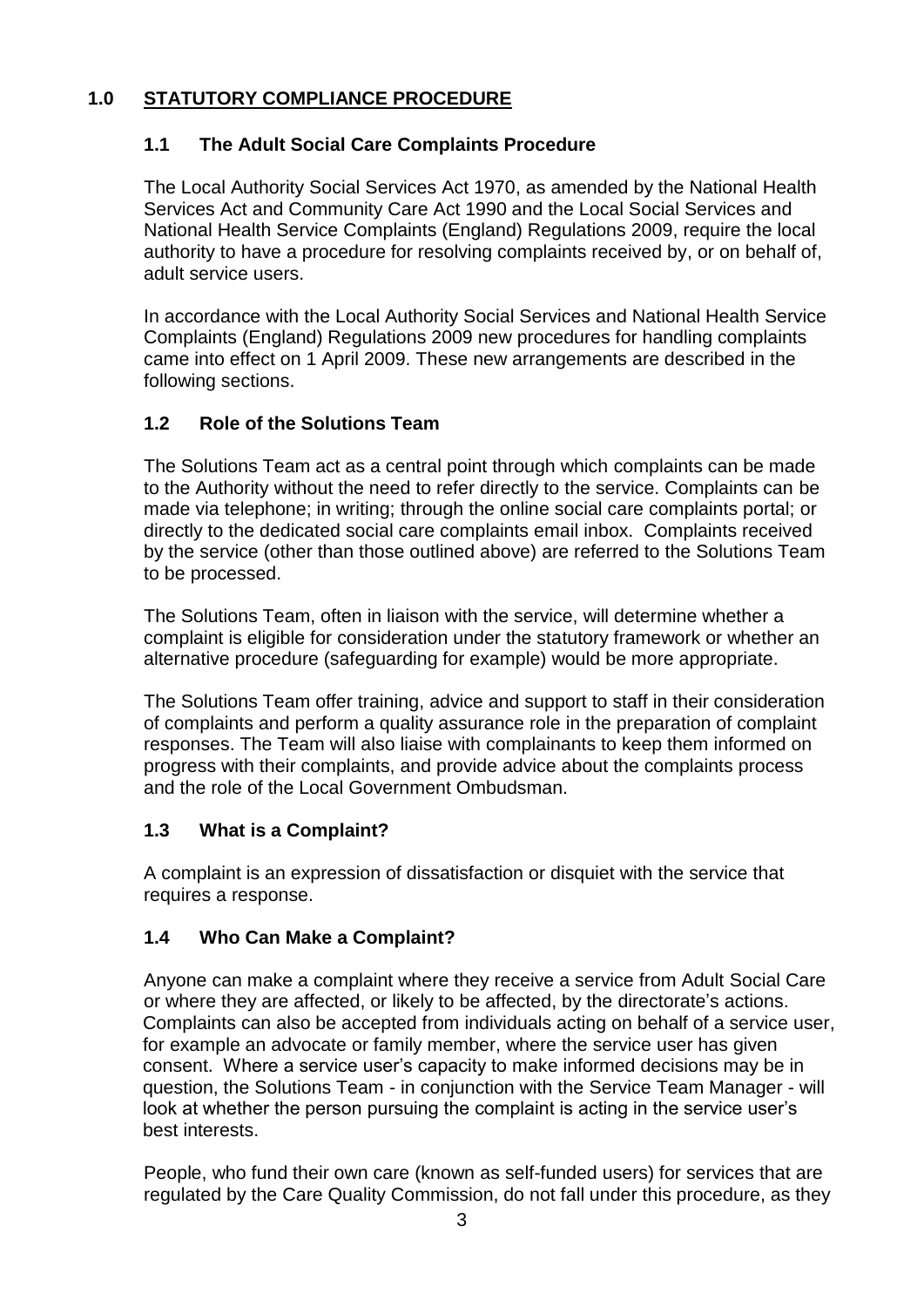are not using Council services. Since 1 October 2010, the Local Government Ombudsman widened its remit under new powers in the Health Act 2009, to consider complaints by these users. This provided additional representation and rights. These complaints remain outside Cheshire West and Chester Council's complaints procedure as they do not relate to services that we commission or fund.

From 1st December 2013 all complaints relating to provider services became the responsibility of Vivo Care Choices, which is the new organisation independent of the Council providing most of the direct services to social care clients. Complaints cases sent into the Council relating to provider services are redirected to Vivo to manage under their own complaints procedure. The complainant still has a right of return to the Council should they remain dissatisfied with the response they receive and the LGO can intervene.

## **1.5 Adult Social Care and Health Complaints Procedure**

The current Adult Social Care and Health complaints procedure is based on a single, flexible response to the complainant, followed by a right of referral to the Ombudsman. Where the complaint is made orally and is resolved by the next working day, council's are not required to treat it as a formal complaint under this procedure.

Complaints are provisionally assessed to identify any potential safeguarding risks or concerns. Where safeguarding issues are identified matters are redirected to be considered under the appropriate safeguarding procedures. Where there are no safeguarding concerns complaints are referred via the Solutions Team to a Business Manager to be considered through the social care complaints procedure. On occasions complaints are also referred through the 'corporate complaints' procedure, as appropriate.

### **1.6 Informal Complaints**

Complaints received directly by the service (or elsewhere) that can be resolved by close of play the following day, are not required to proceed through the formal complaints process. These concerns/issues are often relatively minor and resolution can most easily be addressed locally through the service.

### **1.7 Formal Resolution**

Complaints considered under the formal procedure are acknowledged within three working days and information is provided about the complaints process and the availability of advocacy support to complainants.

Complaints are allocated to the relevant Business Manager who will discuss the complaint, where necessary, with the complainant. The scale and the nature of the investigation are intended to be proportionate to the complaint and may include face to face meetings with complainants; interviews with staff; paper reviews of records; policies and procedures examination, etc.

Responses to all complaints should be concluded within 6 months unless exceptional circumstances prevent it and an alternative deadline is agreed. It is intended that as far as possible complaints should be resolved by a single response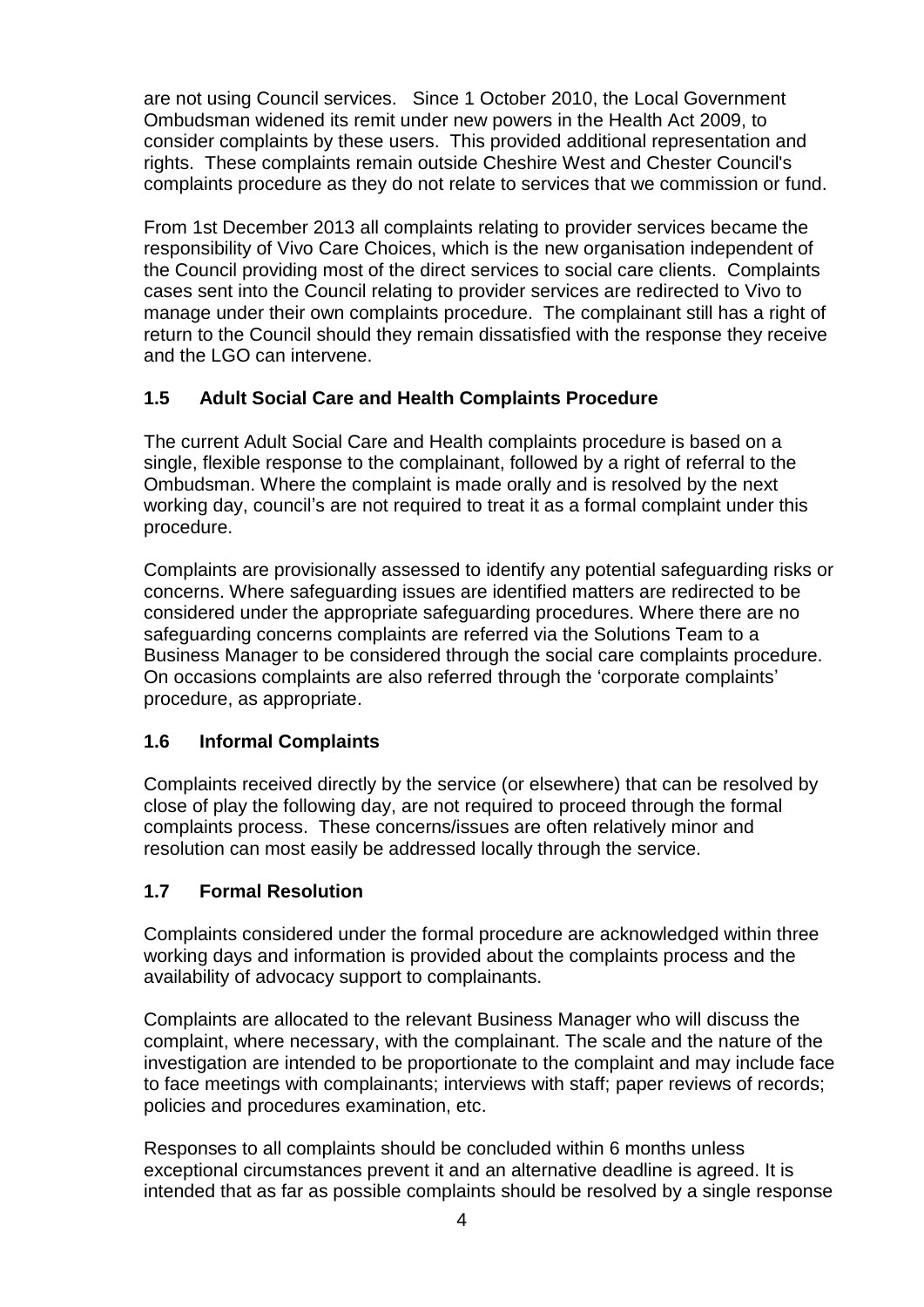although due consideration will be given to any request from a complainant to consider further the outcome of any complaint. Following conclusion of the complaint by the local authority the complainant has the right to pursue the matter further with the Local Government Ombudsman (LGO).

# **1.8 Safeguarding**

The Solutions Team liaises directly with the Adult Safeguarding Team, and/or where appropriate, the Social Care Team within the service. The Solutions Team seek advice and guidance where necessary to refer any matter that may be subject to safeguarding procedures. Regular contact is maintained with the Safeguarding Unit to discuss individual complaints and agree appropriate approaches in light of any safeguarding concerns.

# **2.0 PERFORMANCE ACTIVITY 2015/16**

# **2.1 Summary of complaint activity**

A total of 101 representations were received during the course of the year. Of the 101 complaints representations received, there were 75 **valid complaints** progressed, with 1 case still open. Of the remaining representations 8 were treated as a 'request for service'; 11 were declined as ineligible under the policy; and 7 did not proceed as they were withdrawn by the complainant.

## **2.2 Comparison with Previous Years**

The table below shows the number of considered and progressed complaints for 2015/16 compared with the previous three years.

| Year    | <b>Total no. of</b><br>valid<br>complaints<br>processed | <b>Request for</b><br><b>service</b> | Withdrawn/<br>not pursued | Ineligible /<br><b>Redirected*</b> | <b>Total no. of</b><br>representations<br>considered |
|---------|---------------------------------------------------------|--------------------------------------|---------------------------|------------------------------------|------------------------------------------------------|
| 2015-16 | 75                                                      |                                      |                           |                                    | 101                                                  |
| 2014-15 | 68                                                      |                                      | 13                        | 19                                 | 101                                                  |
| 2013-14 | 72                                                      |                                      |                           |                                    |                                                      |
| 2012-13 |                                                         |                                      |                           |                                    | 63                                                   |

### *Table 1: Total number of complaints considered*

*\*Complaints not valid through the Social Care procedure, for example complaints that were being dealt with as Safeguarding investigations, or the complainant was not directly involved with the service user and is therefore ineligible to complain.*

The overall figure of valid complaints represents an increase of 10% in the number of complaints investigated by the Council compared to the previous year, with the total number of representations considered remaining stable.

# **2.3 Number of Complaints - Observations**

The Care Act 2014 came into force from April 2015 representing the biggest legislative changes to Social Care in 70 years. This has impacted on both the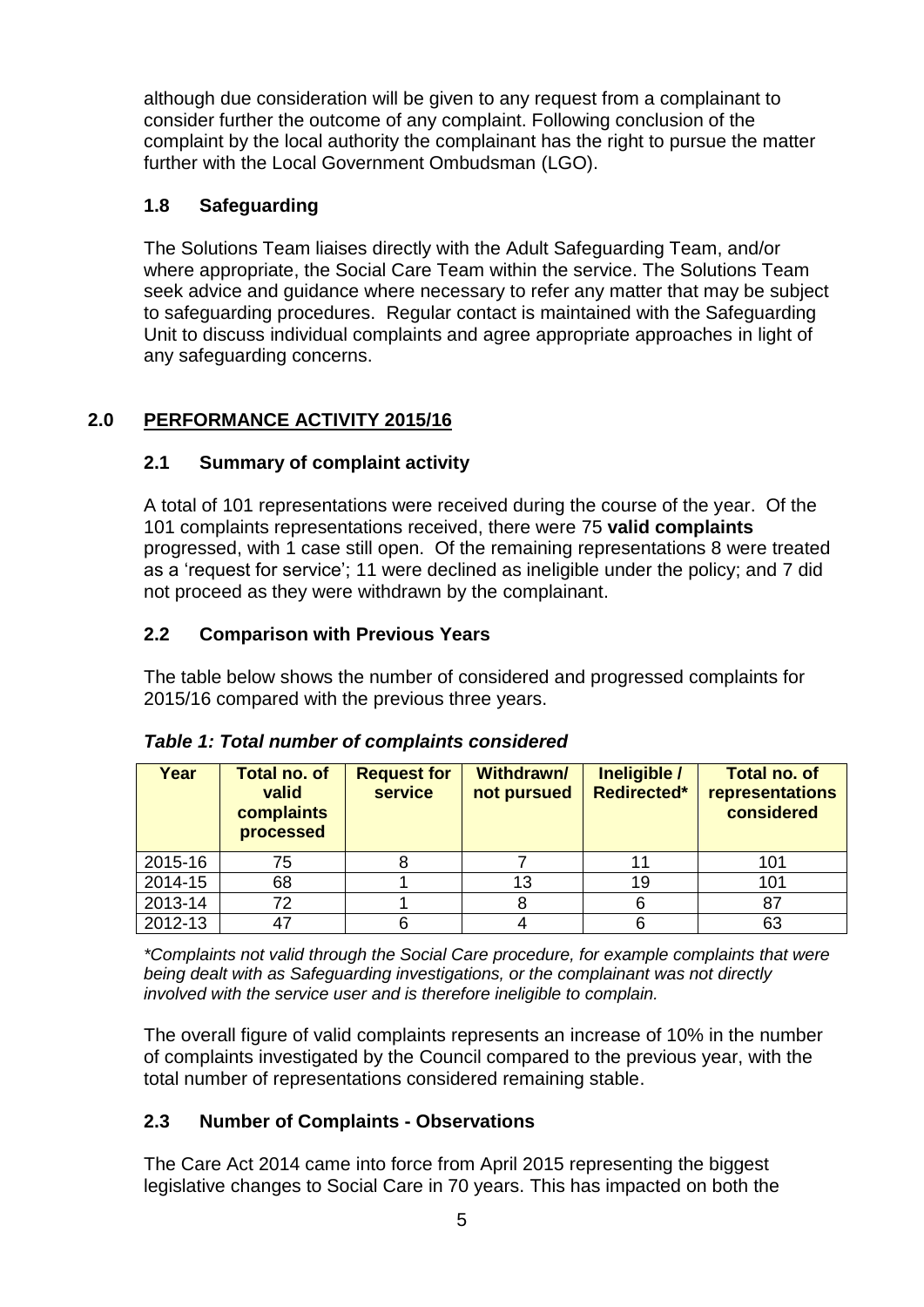design and delivery of adult social care services, and training and assessment activity within the service has been high during the year. Despite this major change there has been very little change in the volume of complaints received, which is positive news suggesting stability within the service despite the changes.

# **2.4 Complaint Outcomes**

Table 2 below shows the outcomes of the complaints investigated. Of those complaints which have been fully considered 25% were classified as upheld; 28% as not upheld and 46 % as partially upheld. The balance of outcomes from complaints indicates a slight increase in the overall number of complaints which have been upheld/partially upheld compared with the previous year.

Due to the relatively low number of complaints, these variations cannot be considered indicative of a trend. However, given that complaint investigations were conducted internally, the results continue to offer confidence that the outcomes from complaint investigations remain balanced and objective.

| Year    | <b>Upheld</b> | <b>Partially</b><br>upheld | <b>Not upheld</b> | <b>Outstanding</b> | <b>Total</b> |
|---------|---------------|----------------------------|-------------------|--------------------|--------------|
| 2015-16 | 19 (25%)      | 34 (46%)                   | 21 (28%)          | $1(1\%)$           | 75           |
| 2014-15 | 15 (22%)      | 25 (37%)                   | 28 (41%)          | $0(0\%)$           | 68           |
| 2013-14 | 18 (25%)      | 23 (32%)                   | 31 (43%)          | $0(0\%)$           | 72           |
| 2012-13 | 16 (34%)      | 14 (30%)                   | 17 (36%)          | $0(0\%)$           | 47           |

*Table 2 - Outcomes and comparisons with previous years*

As a result of closer integrated working a significant number of complaints contain elements requiring responses from health colleagues to complete a joint response to the complainant. These responses are often delayed and also offer different solutions and outcomes that have an effect on social care responses .This can result in increased complaints being partially or fully upheld. Adult Social Care Senior Managers in discussion with Health counterparts have agreed that some complaints require separate responses from organisations due to their complexity and solutions team will be informed where this is the case

Complaints received have been categorised by 'service user group' and are detailed in table 2 below for further information:

# **2.5 Breakdown of complaints received by Service Area**

Table 3 below shows a breakdown of complaints received by each service area. As can be seen in the table the Chester, Ellesmere Port and Rural Team's complaints figures are higher than their counterparts. Of the 22 complaints, 9 were fully upheld; 11 partially upheld; 1 not upheld; and 1 cases are still open. This area has experienced a number of changes to providers of services which results in complaint. There have been particular issues with providers regarding a number of independent sector home provision and lack of availability to meet domiciliary care needs. Closer working relationships have been developed with independent sector providers and these are now resulting in improved outcomes and learning from complaints and reviews of their own initial responses to complaints. There is also a higher population in this area compared to Northwich and Winsford.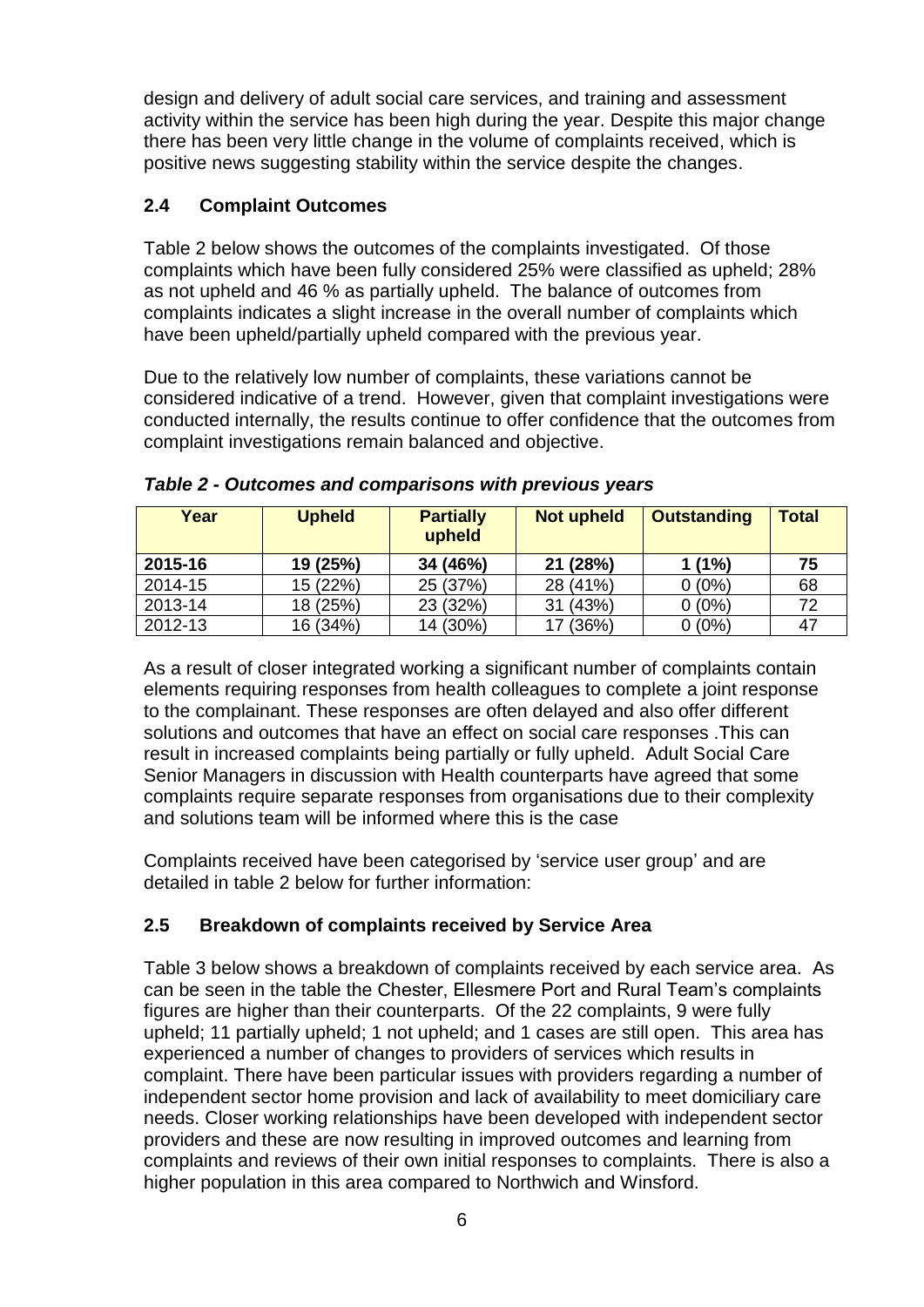## *Table 3*

| <b>Service Area</b>                            | <b>Numbers of Complaints Per Year</b> |    |                                               |                |
|------------------------------------------------|---------------------------------------|----|-----------------------------------------------|----------------|
| <b>Prevention and Wellbeing</b>                |                                       |    | 2015-2016   2014-2015   2013-2014   2012-2013 |                |
| Northwich & Winsford Patch Team*               | 11                                    |    |                                               |                |
| <b>Winsford Patch Team</b>                     | $\bf{0}$                              | 6  | 8                                             | 4              |
| Northwich Patch Team                           | $\bf{0}$                              | 8  | 3                                             | 9              |
| Chester, Ellesmere Port & Rural Patch          | 22                                    |    |                                               |                |
| Team*                                          |                                       |    |                                               |                |
| <b>Chester &amp; Ellesmere Port Patch Team</b> | $\bf{0}$                              | 14 | 19                                            | 8              |
| <b>Rural Patch Team</b>                        | $\bf{0}$                              | 2  | O                                             | 3              |
| Learning Disability Team                       | 4                                     | 10 |                                               | 10             |
| <b>Occupational Therapy</b>                    | 4                                     |    | 3                                             |                |
| <b>Advice and Contact Team</b>                 | $\bf{0}$                              | 0  | Ω                                             |                |
| Intermediate Care                              | $\bf{0}$                              | 0  | O                                             |                |
| <b>Community Mental Health</b>                 | 4                                     | 2  |                                               | ሰ              |
| <b>Emergency Duty Team</b>                     | 0                                     | 0  |                                               |                |
| West Hospitals Social Work Team                | 8                                     | 9  | 3                                             | $\overline{2}$ |
| Safeguarding Team**                            | 3                                     | 0  | $\overline{2}$                                | 2              |
| <b>Client Finance</b>                          |                                       |    | 15                                            |                |
| <b>Provider Services</b>                       | 12                                    | 9  | 10                                            | 5              |
| Total                                          | 75                                    | 68 | 72                                            | 47             |

*\*combined teams for 2015/16*

*\*\*complaints about the safeguarding process or the complaint doesn't meet the threshold for initiating a safeguarding investigation.*

Complaints to the Learning Disability Team significantly reduced from 10 in 2014/15 down to 4 in 2015/16. It is thought this is due to the Transition Team becoming embedded in the service.

The restructure of teams with greater integration with Health could lead to confusion as to where the responsibility for some complaints rests. The council will need to work with health colleagues to develop further joint protocols so that service users are clear about where and how a complaint will be responded to.

### **2.6 Complaints by Subject Area**

By their nature, complaints are specific to the circumstances of the individual and cover a wide range of individual experiences and often relate to more than one aspect of a service that has been received. Complaints received by the Authority have been classified on the basis of the 'primary' area of concern (subject) raised by the complainant.

Detailed below are the numbers that fall within each category:

#### **Table 4**

| <b>Complaint Subject</b>    |    | 2015-2016   2014-2015   2013-2014 |    | $2012 - 2013$ |
|-----------------------------|----|-----------------------------------|----|---------------|
| (primary area of concern)   |    |                                   |    |               |
| Standard / Quality /        | 37 | -32                               | 44 | 23            |
| Appropriateness of Service  |    |                                   |    |               |
| Under provision of service  |    |                                   |    |               |
| Appropriateness of service  |    |                                   |    |               |
| <b>Issues with Provider</b> |    |                                   |    |               |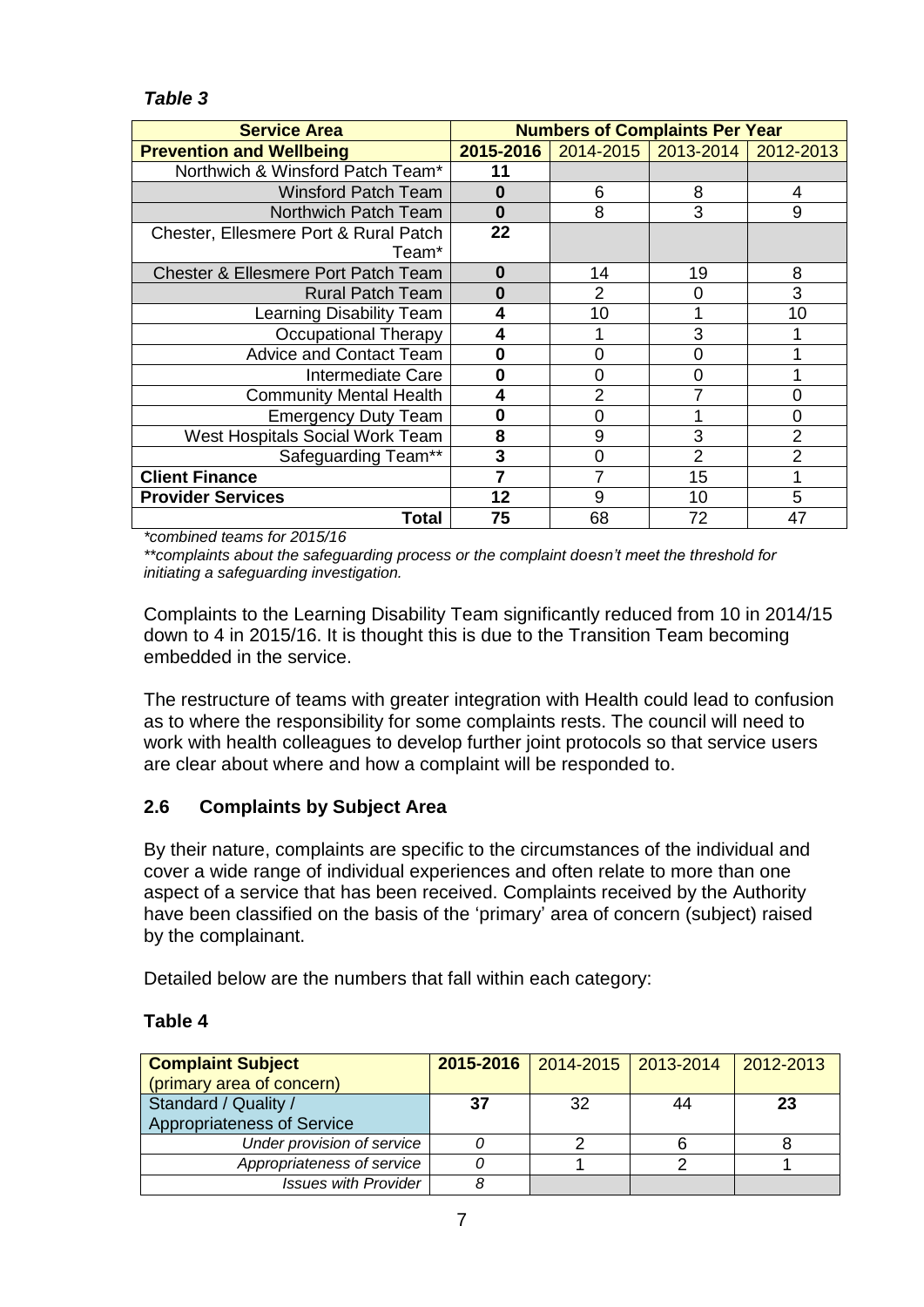| Inaccuracies in assessments |    |    |  |
|-----------------------------|----|----|--|
| Lack of support             | 14 |    |  |
| Standard of care            |    |    |  |
| <b>Social Worker</b>        |    |    |  |
| Communication               |    |    |  |
| Financial / Cost Issues     |    |    |  |
| Safeguarding                |    |    |  |
| Total                       | 75 | 68 |  |

The majority of complaints relate to the general 'quality of service' that people have received. This has been a recurring theme throughout previous annual reports.

2015/16 has seen an increase in 'finance / cost' related complaints with 17 cases citing this as being their primary issue. There are 3 main themes within this section relating to Direct Payments, challenges received in relation to the outcome of the Financial Assessments, and Care Home charges. Of the 17 complaints, 6 complaints were not upheld, 7 partially upheld and 4 upheld. This increase is linked to the fact that benefits have become tighter, coupled with service users being more assertive around payments and direct fees. Previously self-funded clients have now moved over where capital has dropped below the threshold. The service has also seen an increase in the mis-use of direct payments, which when corrected is then challenged under the complaint process.

The increase in valid complaints over the quality of service provision, although remaining small, is a reminder to us of the state of the market in both residential and domiciliary care and for us to continue to engage with providers to maintain standards in care and support

There has also been an issue with communication at the Health Service / Social Care cross over with an incorrect assumption made on referral that service is free at the point of delivery, however it is only available free in the short term, the confusion caused gives rise to complaint.

The service is aware of these issues and is working to improve guidance and communication to service users.

Complaints made directly against Social Workers have reduced in 2015/16, with 3 themes emerging, being allegations of misconduct, communication, and attitude. Of the 11 complaints received 5 were not upheld, 5 were partially upheld, with only 1 being upheld.

Communication issues (non-social worker specific), have increased slightly in 2015- 16. There have also been 3 complaints received in a new complaint category of Safeguarding.

### **2.7 Complaint Response Times**

In line with the current legislation there are no formal stages to the Adult Social Care and Health complaints procedure. There is a requirement for complaints to be resolved within 129 working days (6 months) of the complaint having been made, with a locally set policy of 20 working days for providing complaint responses.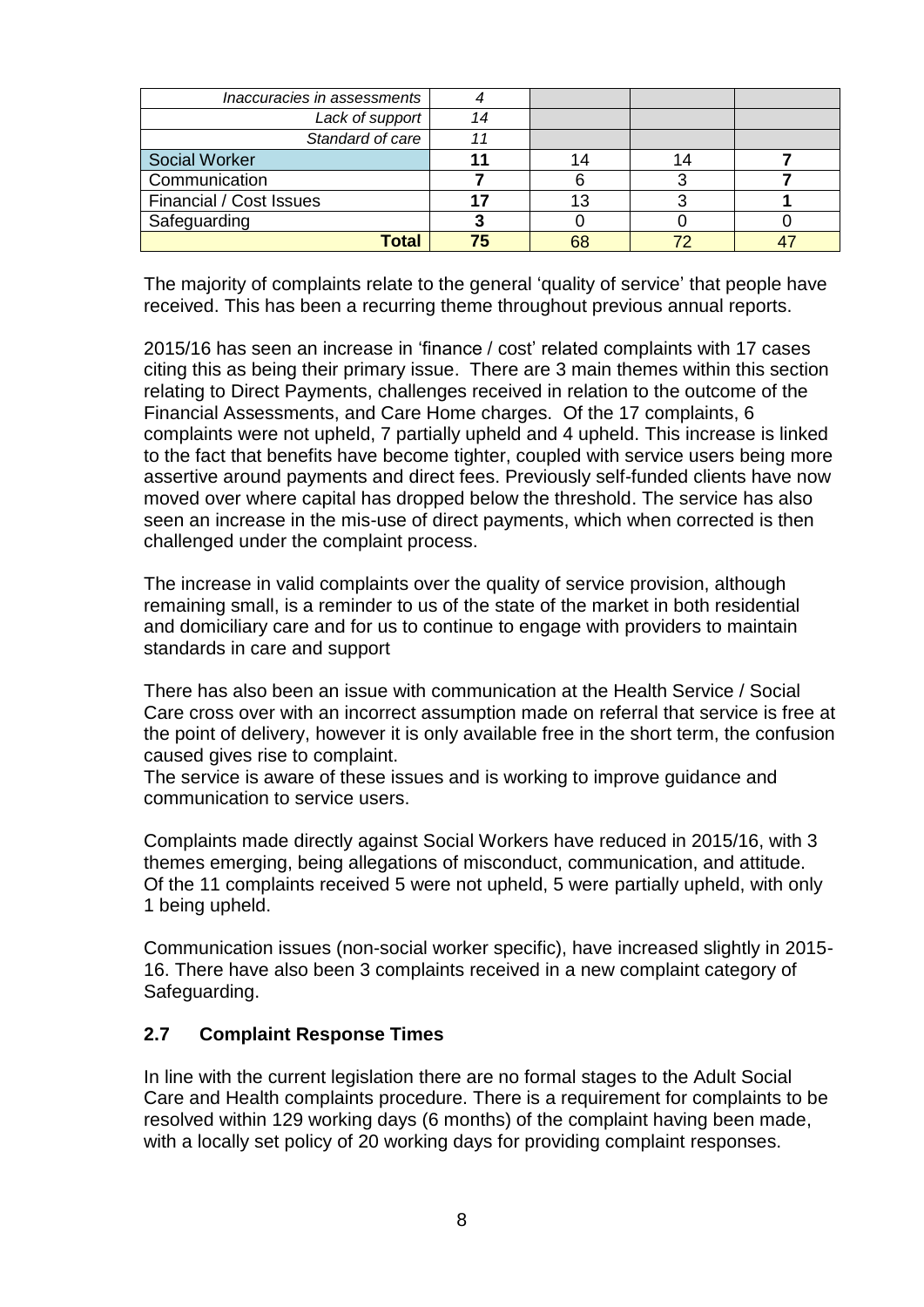In 2015/16 the average time for resolving a complaint was 32 working days although the majority of cases were concluded in less than 40 working days. The table below shows a breakdown of response times in working days of the 74 closed cases. The complaint case that took the longest to conclude was 110 days. All cases were concluded within the statutory 6 month timeframe.

## *Table 5*

| <b>No. of Working Days</b> | 2015-2016 | 2014-2015 | 2013-2014 | 2012-2013 |
|----------------------------|-----------|-----------|-----------|-----------|
| 20 working days or less    | 27        | 33        | 48        |           |
| 40 working days or less    | 30        | 28        | 20        |           |
| 60 working days or less    |           |           |           |           |
| 80 working days or less    |           |           |           |           |
| 100 working days or less   |           |           |           |           |
| Over 100 working days      |           |           |           |           |
| Total                      | $74*$     | 68        |           |           |

*\*1 case remain open, exceeding the 20 day timeframe.*

The response times within 20 working days represents an 18% decrease in performance from the previous year. In 2014/15, 49% of complaints were responded to within 20 working days or less. In 2015/16 this has decreased to 36%. One reason for this is an increase in complexity of cases, both in terms of the number of elements being complained about, and the requirement for cross organisational working which adds to the time needed to compile a response. This is an identified area for improvement for the service to ensure timely responses, wherever possible.

Where complaint responses go over 20 days, the service endeavours to ensure the customer is informed of the delay, providing an explanation for the additional time required.

### **2.8 Local Government Ombudsman (LGO)**

A service user may approach the LGO at any time. However, the LGO retains the right to refer all complaints by service users to the local authority where the authority has not had a chance to investigate a complaint through the formal complaints procedure. The LGO can also ask the local authority to reconsider a complaint where it feels that local consideration of the complaint has been inadequate. Alternatively, the LGO may call in a complaint to review and investigate directly.

The Local Government Ombudsman (LGO) published a report in November 2015, as part of the LGO's role as the social care ombudsman, to encourage transparency and accountability across the whole adult social care complaints system. In its report *Annual Review of Adult Social Care Complaints 2014/15* the LGO stated that it received 2,803 complaints and enquiries about adult social care in 2014/15, which is 18% more than received the previous year. In those complaints where it carried out a detailed investigation, the LGO upheld 55% of cases by finding some form of fault with the council or care provider.

The areas most complained about within adult social care are: assessment and care planning, residential care, home care, charging and safeguarding. The LGO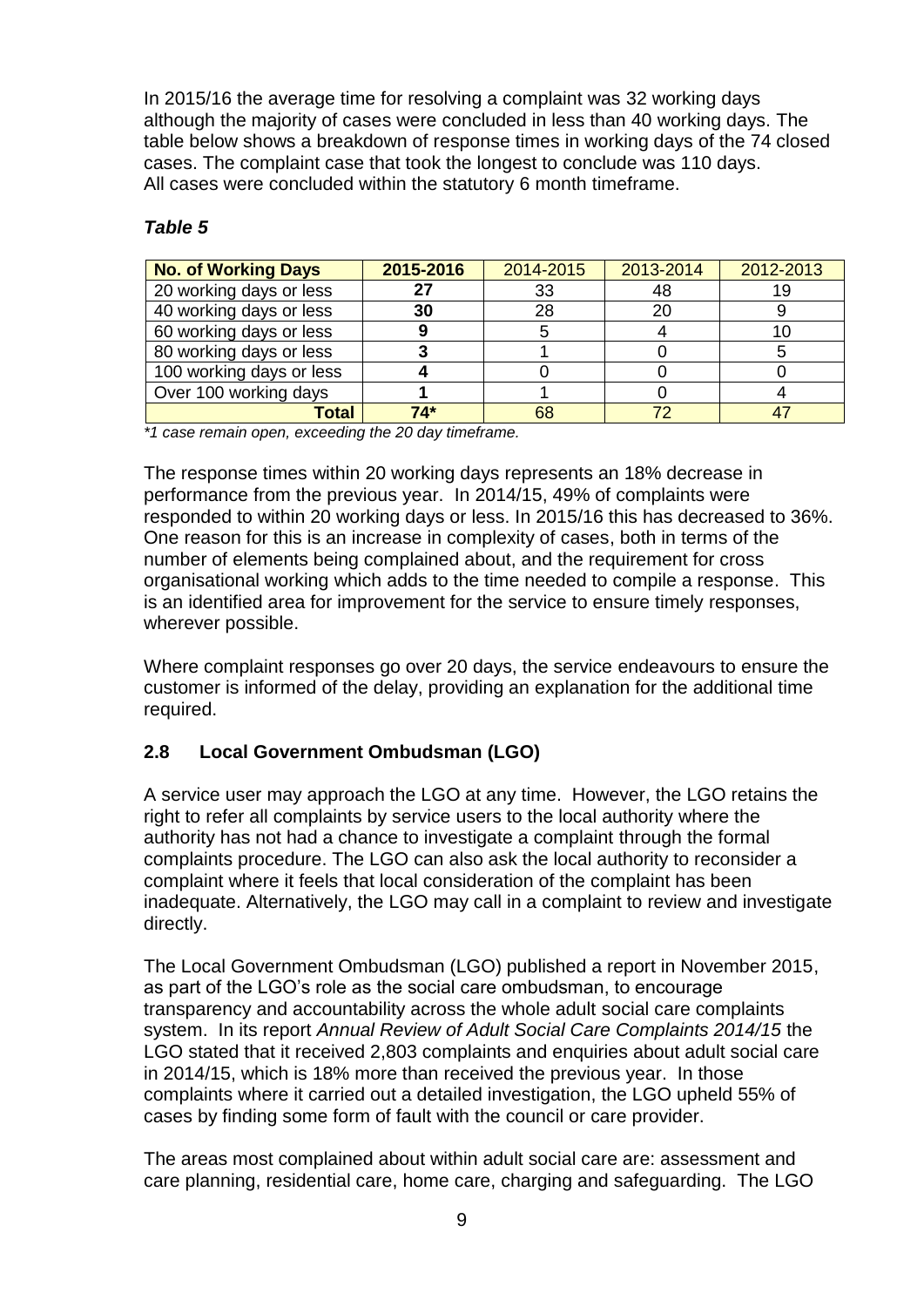also reported that it continues to see a year-on-year increase in the number of complaints it receives about independent care providers, where there has been no involvement from a council. However this remains around 10% of its entire adult social care caseload.

The LGO's *Review of Local Government Complaints 2015-16* (summary of all complaints including social care) contains the following headline messages:

- they received 19,702 complaints and enquiries, which is a similar level to the previous year
- they upheld 51% of detailed investigations, which has increased from 46% the previous year
- the area most complained about is education and children's services (53%) upheld)
- they also saw the biggest increase in percentage terms (13%) in complaints and enquiries about education and children's services

The most common recommendations made by the LGO for upheld complaints are:

- Apologies
- Financial payments
- Procedural change to improve services

In relation to Adults Social Care Complaints, the LGO report a 4% increase in complaints from the previous year, with 58% of complaints upheld overall. Highlighted statistics include a 29% increase in home care complaints and 70% of cases relating to care planning being upheld.

The LGO stress that a higher volume of complaints does not necessarily mean a poorer standard of service. It may indicate a council's open approach to listening to feedback and using complaints as early indicator of potential issues.

The number of cases referred to the LGO during this reporting period was:

| Number of ASCH complaints referred to the LGO in 2015/2016 |  |
|------------------------------------------------------------|--|
|------------------------------------------------------------|--|

Referral of cases to the Local Government Ombudsman (LGO) has decreased from 8 cases in 2014/15 to 2 cases in 2015/16.

Of the 2 cases referred to the LGO, one was assessed as a 'premature referral' at assessment stage and referred back to the Council's complaint process, and one was upheld for maladministration and injustice, with a financial payment to the complainant agreed as a result.

The Authority remains committed to ensuring that the complaints process continues to develop and remains open, transparent and accessible to those who need to use it.

### **2.9 Point of receipt for complaints within the authority**

This year the Solutions Team have recorded both the 'point of receipt' and 'method of receipt' of complaints into the Council. This intelligence can help support service improvement decisions. A breakdown is shown in the following table which shows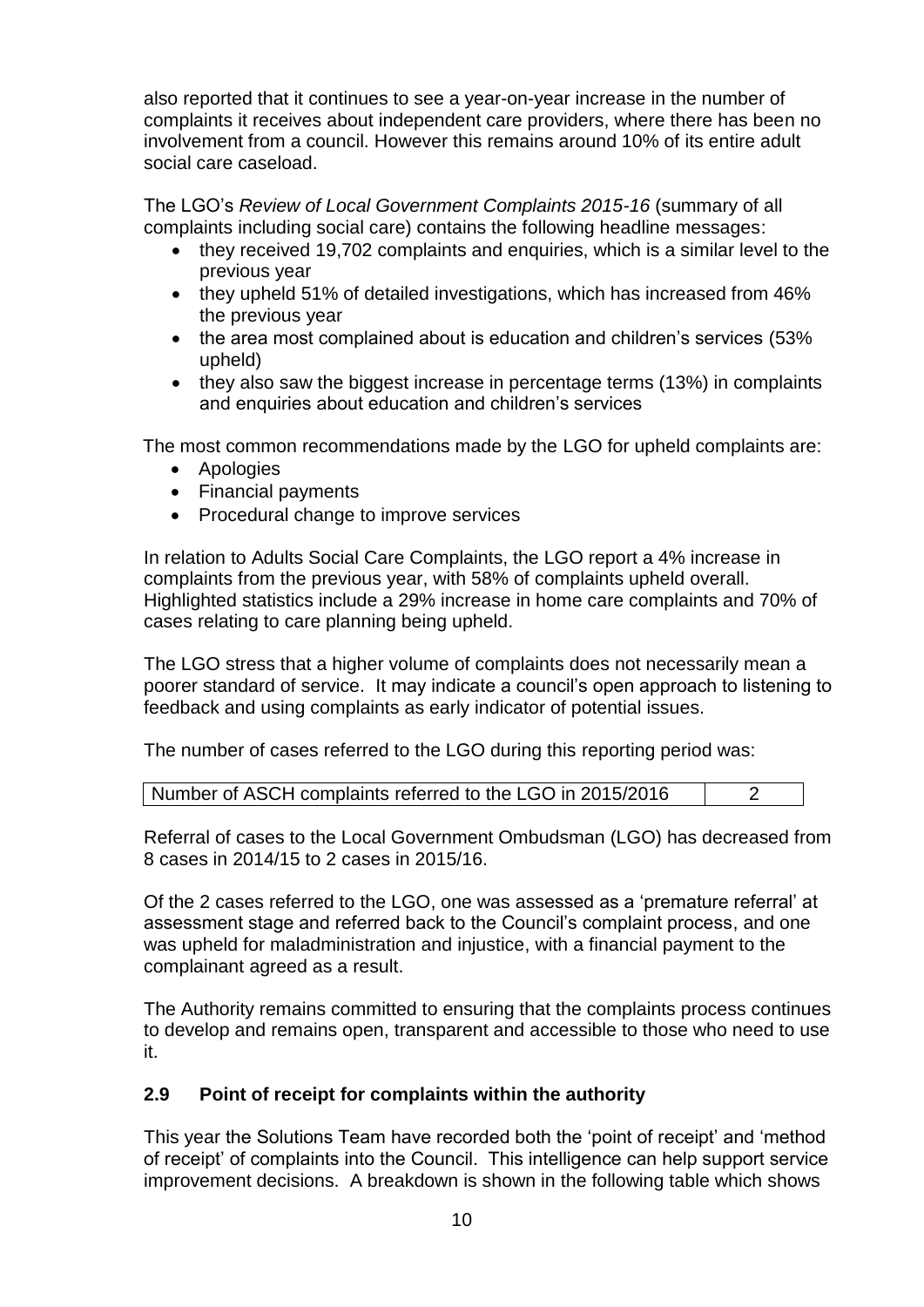that the established systems for ensuring that complaints are directed to the Solutions Team for co-ordination are working well, with those sent into the service redirected to the Solutions Team.

#### *Table 6*

| <b>Point of receipt</b> | 2015-16 | 2014-2015 | 2013-2014 | 2012-2013 |
|-------------------------|---------|-----------|-----------|-----------|
| Service Area            | 22      |           |           |           |
| <b>Solutions Team</b>   | 49      |           |           |           |
| <b>Director</b>         | 3       |           |           |           |
| <b>Chief Executive</b>  |         |           |           |           |
| Other                   |         |           |           |           |
| Total                   | 75      | 68        | 72        |           |

### **2.10 Method by which complaints were lodged with the authority**

#### *Table 7*

| <b>Method of receipt</b> | 2015-2016 | 2014-2015 | 2013-2014 | 2012-2013 |
|--------------------------|-----------|-----------|-----------|-----------|
| Letter                   | 31        |           |           |           |
| Telephone/verbal         | 15        |           |           |           |
| Email                    | 29        |           |           |           |
| Online complaints        |           |           |           |           |
| <b>Total</b>             | 75        |           |           |           |

### **3.0 COMPLIMENTS RECEIVED**

The service recorded a total of 275 compliments during the year, which represents a 102% increase on the previous year's figures of 136.

#### *Table 8*

| Year                      | 2015-2016 | 2014-2015 | 2013-2014 | 2012-2013 |
|---------------------------|-----------|-----------|-----------|-----------|
| <b>No. of Compliments</b> | 275       | 136       | 241       | 182       |

Positive compliments recorded include:

*"Thank you for my assistance and support in resolving the difficulties faced when XXXXXXX was diagnosed as terminally ill/became unwell, following his death and the subsequent support for XXXXXXXX and her family" – N&W Social Work Team*

*"The daughter of XXXXX wanted to thank you for all the help that was received and she said that it made a difference made her mum happy." – Re-ablement Team*

*"This is a compliment. I was sent to Sutton Beeches from COCH with XXXXXXXXXX at first I did not want to go but I was persuaded to go. I spent two weeks in their care and they were absolutely brilliant they all looked after me so well and the atmosphere was*  fantastic. When it was time to leave it was upsetting. Then I had carers coming to my *house every one of these ladies were so helpful and all very pleasant. Without all your help my recovery would not have been as quick." – Sutton Beeches/Provider Services*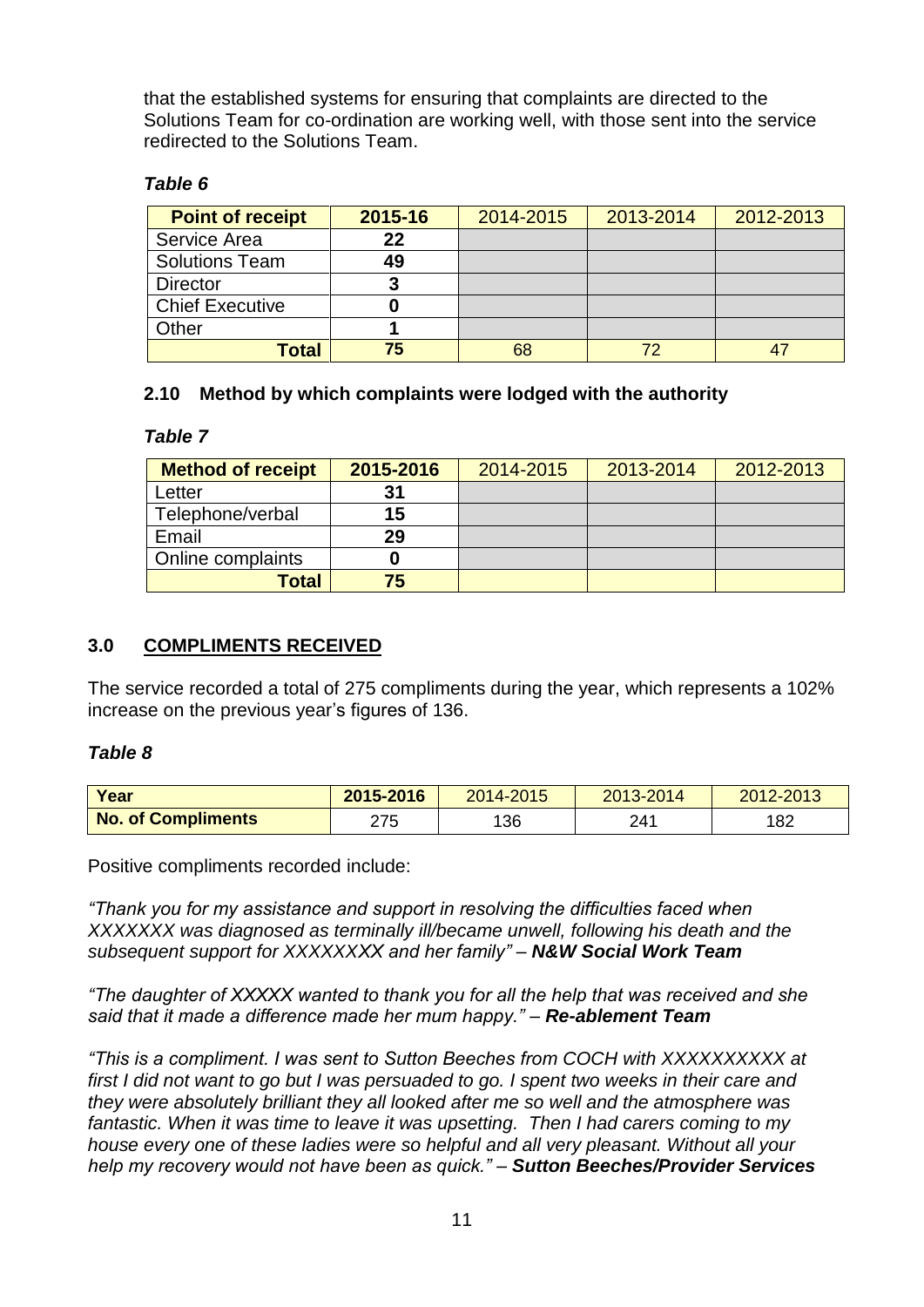*"Letter from Mr XXXX to CEX thanking Financial Assessment Non-residential team for support" – Client Finance*

*"I feel that I must write to you directly to let you know about the outstanding level of care and support that XXXXXX have provided for my late father. I cannot begin to tell you just how amazing the team has been to us as a whole family. From the Care Manager, Nursing staff and Carers, they have treated my father with respect and dignity, cared for his needs in the most professional way and supported our family through a very difficult time. My father's last few days before he died were extremely distressing and we were so comforted knowing that the staff would do anything for us. They made us comfortable, kept us going through long, sleepless nights with cups of tea and words of comfort and attended to my father's needs with the utmost respect and care. At this sad time, we can now reflect on our experiences and say that we owe so much to the staff at XXXXXXX. They do an*  extremely demanding job and should be highly commended for the outstanding quality of *care that they provide." – Chester Patch Team*

*Service user's father very pleased with the work the local authority has done for his son and family. The package of care provided by Coronation Centre day services and Dover Drive respite and from OT who recently renovated the bathroom, enables his son to remain living in the family home and both parents to be able to continue to meet all of their son's needs. – ALD Team Chester*

*"I feel confident now that we have sufficient health professionals involved with xxx and we can plan a way forward with her for the time being at xxx. The situation has certainly settled and the additional hours for all have helped to enable people to be more active and or engaged. …. Thank you for your input with all of this, we really feel that the involvement we now have wouldn't have happened without you." - Safeguarding*

*"This is a compliment to a particular member of staff who has gone above and beyond my expectations and currently carries doing so. His name is XXXXXXX, he is an Adult Social Worker and has been nothing but a blessing to us as a family, help fighting for our cause in looking after my brother who suffers with Cerebral Palsy and has various complex needs. From the moment he came on board last year he has always been supportive, responsive to his needs and us as a family and also has been effective with communicating to various key workers to ensure our family didn't deteriorate (health wise).He is always at the other end of the phone when we needed him and has been really important to coordinate all that has been necessary for help to start, to support all of us but most importantly my brother. Thanking you is nowhere near enough."- West Hospitals Team*

Improving the capturing of positive feedback via compliments and sharing these regularly with teams helps to improve staff morale which can lead to improved attitude/behaviours and communication.

The importance of this was recently communicated to staff via a message from Gerald Meehan in his previous role as Strategic Director emphasising that "it is just as important to recognise good practice and learn from it as well as dealing with complaints. If you receive a compliment please forward to the e-mail below on the global address book. All compliments for the service will then be logged and reported on to Management Team as well as complaints to provide the service with an accurate picture of what is working well, what isn't and good practice so that we can improve and develop our service provision".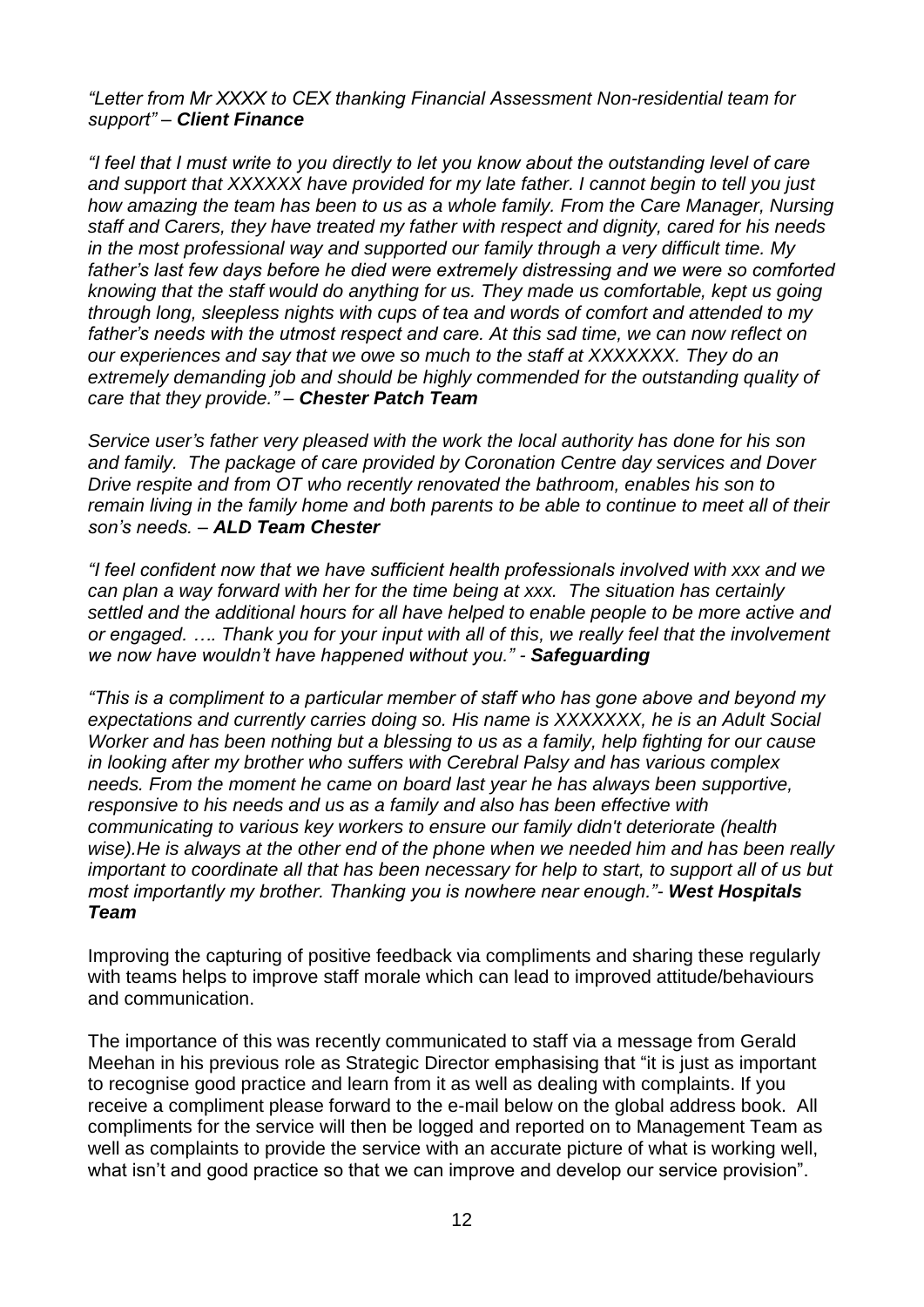Social Workers are also asked to retain a copy of the compliment on their supervision file and send a copy to the Solutions Team

## **3.1 Breakdown of Compliments by Service Area**

#### *Table 9*

| <b>Service Area</b>               | <b>Numbers of Compliments Per Year*</b> |           |           |           |
|-----------------------------------|-----------------------------------------|-----------|-----------|-----------|
| <b>Prevention and Wellbeing</b>   | 2015-2016                               | 2014-2015 | 2013-2014 | 2012-2013 |
| Northwich & Winsford Patch        | 21                                      |           |           |           |
| Team*                             |                                         |           |           |           |
| Chester, Ellesmere & Rural Port   | 10                                      |           |           |           |
| Patch Team*                       |                                         |           |           |           |
| Learning Disability Team          | 28                                      |           |           |           |
| Occupational Therapy              | 15                                      |           |           |           |
| <b>Advice and Contact Team</b>    | 0                                       |           |           |           |
| Intermediate Care                 | 0                                       |           |           |           |
| <b>Community Mental Health</b>    | 0                                       |           |           |           |
| <b>Emergency Duty Team</b>        | $\overline{2}$                          |           |           |           |
| <b>West Hospitals Social Work</b> | 6                                       |           |           |           |
| Team                              |                                         |           |           |           |
| Safeguarding Team**               |                                         |           |           |           |
| <b>Client Finance</b>             |                                         |           |           |           |
| <b>Provider Services</b>          | 191                                     |           |           |           |
| <b>Total</b>                      | 275                                     | 136       | 241       | 182       |

\*Prior year data was not reported by service

# **4.0 PROFILE/CATEGORY OF COMPLAINANTS**

Equality data is not held by the Authority for Social Care complaints. We have, however, broken the data down by the complainant's profile according to gender for information.

#### *Table 10*

|                        | 2015-2016 | 2014-2015* | 2013-2014* | 2012-2013* |
|------------------------|-----------|------------|------------|------------|
| Male                   | 30        |            |            |            |
| Female                 | 44        |            |            |            |
| Joint complaint        |           |            |            |            |
| Other (non-individual) | O         |            |            |            |
| <b>Total</b>           | 75        |            |            |            |

*\*Data not recorded in previous years*

A summary of customer profile and type of customer interaction has shown the following:

## *Table 11*

| <b>Person making the complaint</b> | 2015-2016 | 2014-2015* | 2013-2014* | 2012-2013* |
|------------------------------------|-----------|------------|------------|------------|
| Care recipient                     | 14        |            |            |            |
| Parent/s                           |           |            |            |            |
| Special guardian                   |           |            |            |            |
| Grandchild                         | າ         |            |            |            |
| Husband / Wife                     | 8         |            |            |            |
| Sibling                            |           |            |            |            |
| Executor                           |           |            |            |            |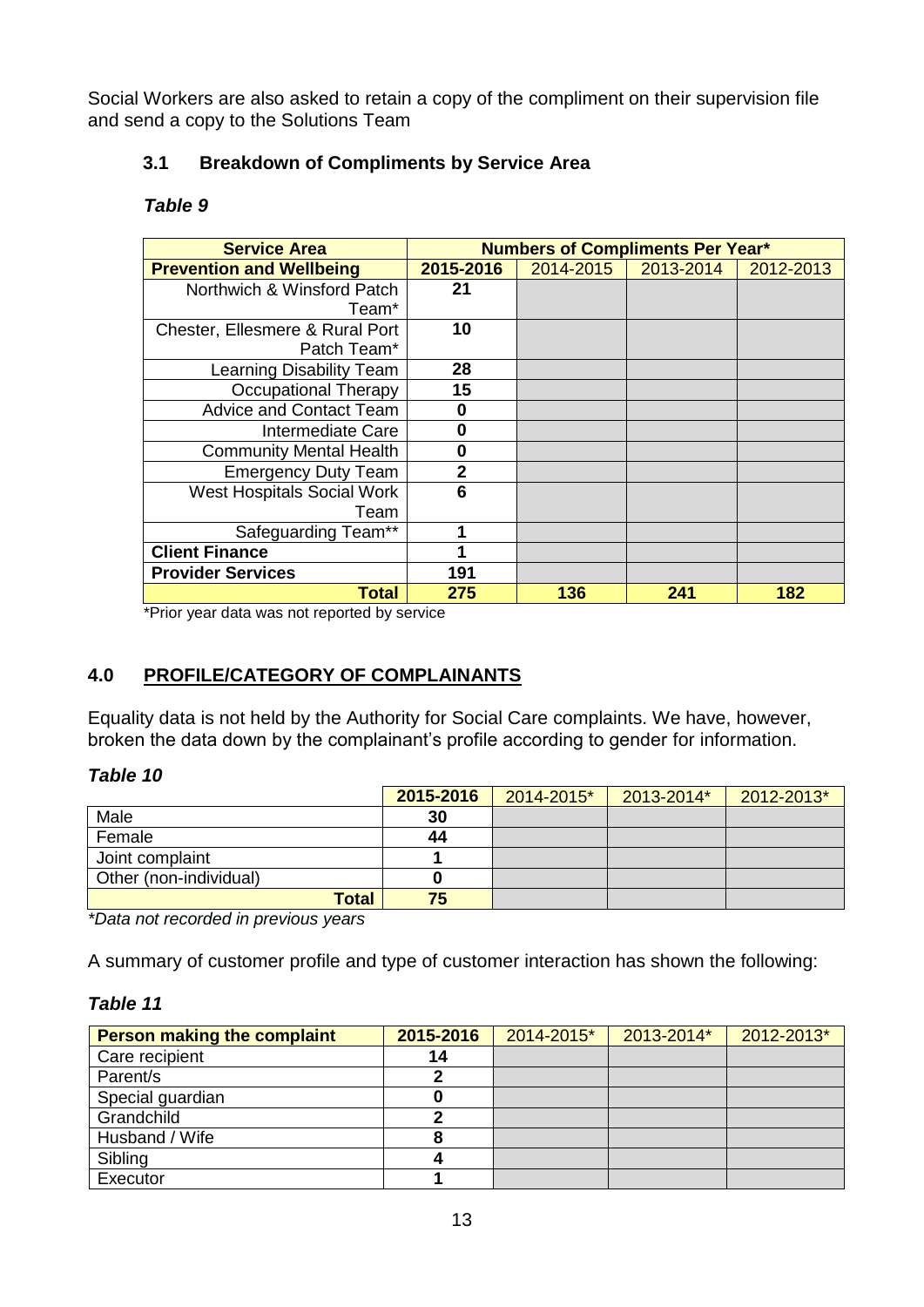| Son / Daughter   | 39 |  |  |
|------------------|----|--|--|
| Advocacy service |    |  |  |
| <b>Total</b>     | 75 |  |  |

*\*Data not recorded in previous years*

There is a comparatively high number of complaints from son/daughter's. This might be expected given the nature of the service however there has been a recognised increase in the rise of complaints in relation to family disagreement in 2015-16, these complaints are often complex and can be difficult to resolve.

#### **5.0 LEARNING AND SERVICE IMPROVEMENT**

The Authority has identified areas and opportunities from which learning can be taken from the complaints and the compliments process and used to improve future service delivery.

#### **5.1 Learning from Complaints Cases**

There have been a number of learning points from complaints cases which have led to service improvements, and the following examples highlight the changes made:

*A complaint that urgent support was required but a timely response not received, and that the council had failed to work cooperatively with the NHS. Following this complaint staff needs and geographical issues were reviewed with Council and NHS employees to create an improved working model going forward allowing a quicker and more seamless service.*

*A complaint about delay of repairs and delivery of a shower chair. As a result the company who supplies the service have nominated a specific engineer to provide running repairs in similar cases that are classed as high priority in order to reduce the length of time taken to respond to urgent requests.*

*A complaint with regard to a delay in assessment. The Council recognise it is vital to review the needs of service users to ensure they continue to receive appropriate service and as a result of this complaint developed a new policy to address outstanding Social Care Reviews.*

*Concern was raised regarding the number of demands issued in relation to outstanding care charges made for a deceased care user following notification of a pending application of Grant of Probate. As a result staff training was provided to ensure that the correct procedure is applied in the future.*

*A complaint regarding lack of indication of costs for respite care as well as delay in invoicing. The following steps were taken as a result:*

- *1. Introduction of more robust information and processes regarding the use of intermediate assessment placements from hospitals*
- *2. We worked with health colleagues to ensure accurate and relevant written information is provided to patients and their carer's in connection with the provision, including details of any charging arrangements that may be applicable in the future.*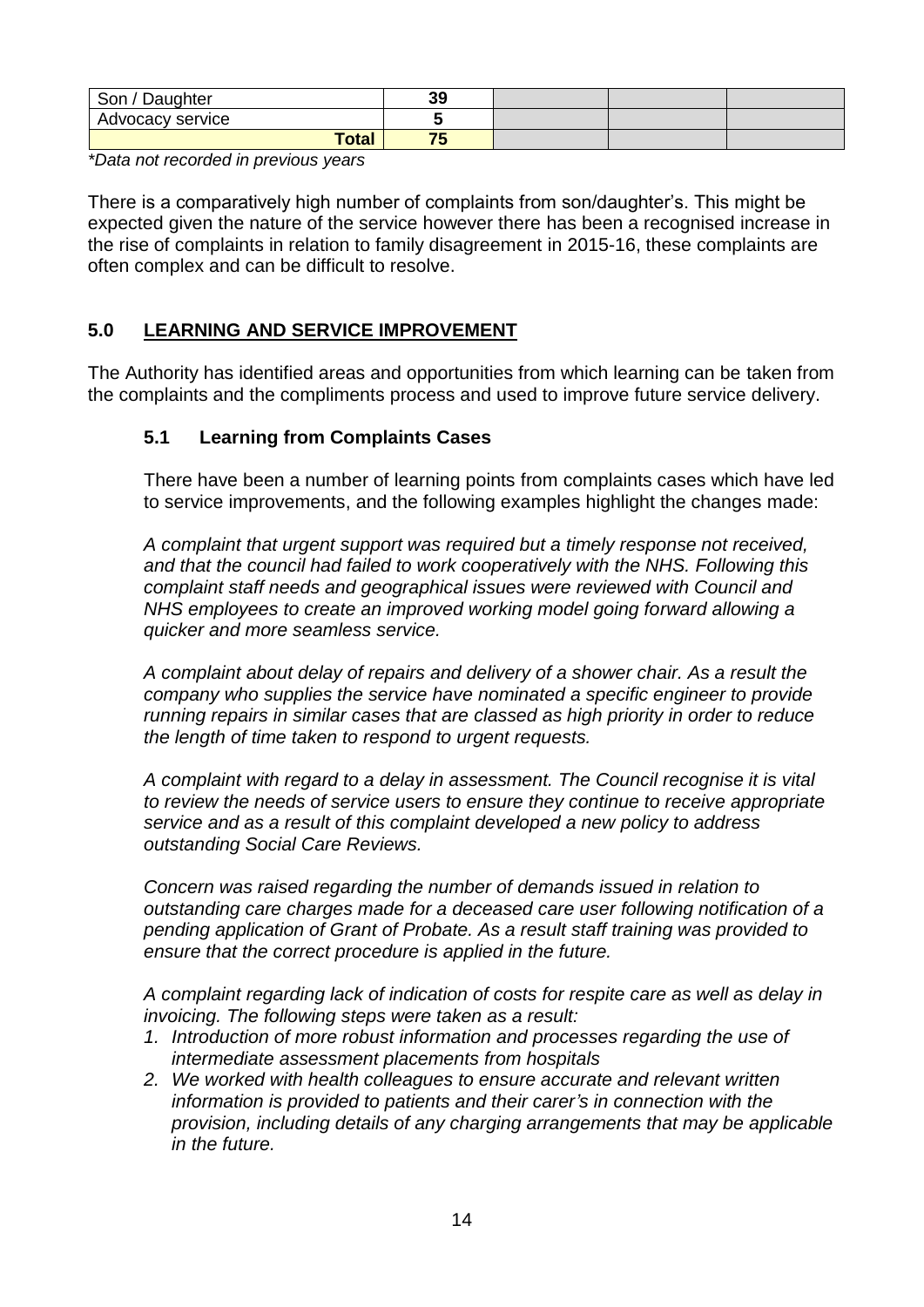*A request for assessment was not responded to appropriately following referral from a doctor to a community social work team, and was then closed prematurely. As a result of the investigation into the complaint regular monitoring and contact is now made with all people waiting for a response to a request for service, and all cases are carefully reviewed to assess the urgency of response. In addition all cases are now sent through to managers for closure so ensuring the appropriate checks are made.*

*A complaint was received that no financial assessment had been undertaken. Investigation highlighted that a referral should have been passed on to the finance department, but this was not done. As a result of this complaint all social workers undertook financial refresher training.*

The service has also started to ask complainants to come in and give feedback to staff directly, with regard to the service they have received. This will contribute to workforce development as staff will have increased awareness from the customer point of view, and service improvement as the feedback given will lead to action and change in order to drive improvement across the service.

## **5.2 Policy and Procedure**

The Care Act 2014 came into force April 2015. The majority of the Act is not "new", but consolidated other legislation and guidance into one coherent Act. It built on, and strengthened practice, to embed Personalisation and Family, Friends and Community into frontline practice. Where there is change, it represented an opportunity to reinforce best practice and ensure consistency across services. Some parts of the Act introduced extensions or variations tocurrent policy and practice. In some parts of the Act, there are new statutory duties whichwe must comply with and that practitioners will need to be familiar with. Overall the Care Act 2014 represents the biggest legislative changes to Social Care in 70 years.

The Authority has revised the Adult Social Care Policy and Procedure incorporating the changes the Care Act 2014. Amongst its many provisions, the Care Act sets out the responsibilities of local authorities to assess the needs of vulnerable adults and their carers and consider how those needs can best be met. In particular, it places a responsibility on local authorities to promote wellbeing in carrying out any of their care and support functions or making a decision about a person.

Training courses are constantly reviewed in the context of feedback and amendments to policies, for example, in relation to the management of medication, personal behaviour support, etc.

### **5.3 Communication**

To ensure teams learn from issues raised team managers include updates in staff briefings, conferences and individual supervision of investigation outcomes of complaints issues raised. This process highlights both negative and positive comments which assist with service improvements transferred to practice. Adult Social Care and Solutions Teams work closely together and share relevant information to progress complaints and keep the customer informed of progress and anticipated completion date. This ensures that complainants have confidence in the process and receive a meaningful response. Improved internal communications and appropriate peer review will ensure that the complaint is answered in full with a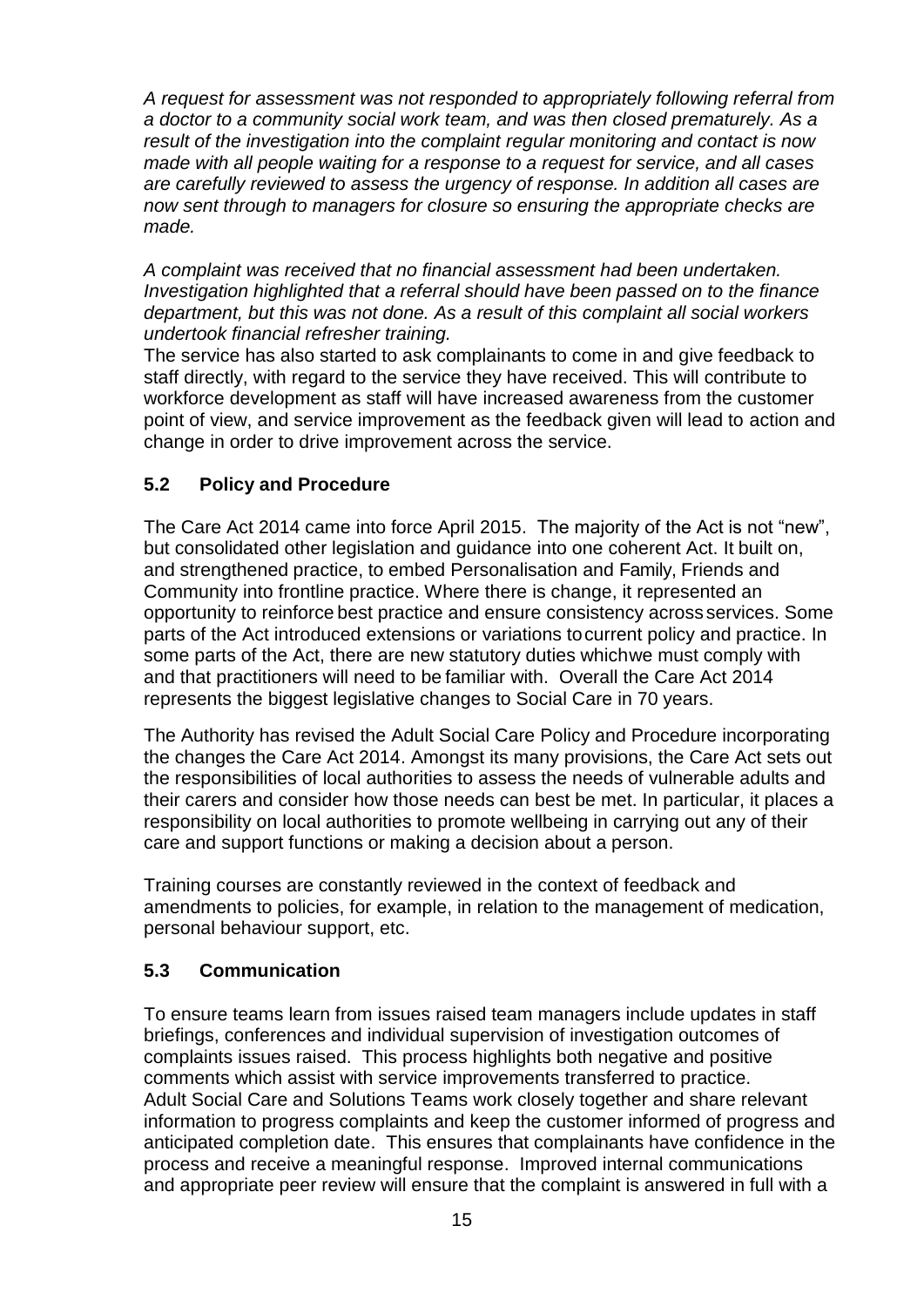satisfactory remedy. This should reduce the number of complaints escalated to the LGO, and those that are should be closed after initial enquiries as the cases have no grounds for further investigation.

A further example of good practice between the departments would be the Solutions Officer attending a home visit with a Senior Manager to resolve difficulties a carer was experiencing. This was part of an investigation outside of the complaints process but led to resolution of a longstanding dispute. Wherever possible, this joint working involving mediation with the complainant will continue in the future.

## **5.4 Care Practice**

The Authority takes seriously the range of professionals it employs and who are required to register with professional bodies as part of their fitness to practice. It requires Social Workers to develop evidence which is submitted to the Health and Care Professions Council (HCPC) as part of an annual registration process. Internally, employee supervision ensures that Council officers are meeting the requirements of these professional bodies through performance management.

### **5.5 Personal Development**

Through supervision and the Authority's performance management framework Social Workers and other ASC officers are required to demonstrate continuous improvement in practice including reflecting on feedback.

#### **5.6 Working with Partners**

Partnership working between the Council's adult social care and health services and a wide range of partnerships has continued to extend and deepen during the year, building a strong platform for 2016/17.

Work continued in 2015/16 to strengthen collaboration through the Integrated Pioneer Programme, one of 14 nationally selected pilot areas. Extending across all Cheshire the programme potentially deploys £1.3bn. across the health and social care economy to achieve the vision within three years that all residents will have a better standard of health and wellbeing. The Programme is co-ordinated by an interagency Pioneer Panel.

The council has identified a pooled budget of £24.3m with local NHS clinical commissioning groups for the development of health and social care services in the community.

Inter–agency working has evolved on the implementation of the first phase of the Care Act, which became law on 1 April 2014, including the establishment of a Programme Board to co-ordinate action on key duties, around for example assessment, care planning, information and carers support.

A Collaborative project to enhance long term and strategic planning, using refined 2011 census data, was undertaken with Warrington and Cheshire East Councils and our Research and Intelligence Team.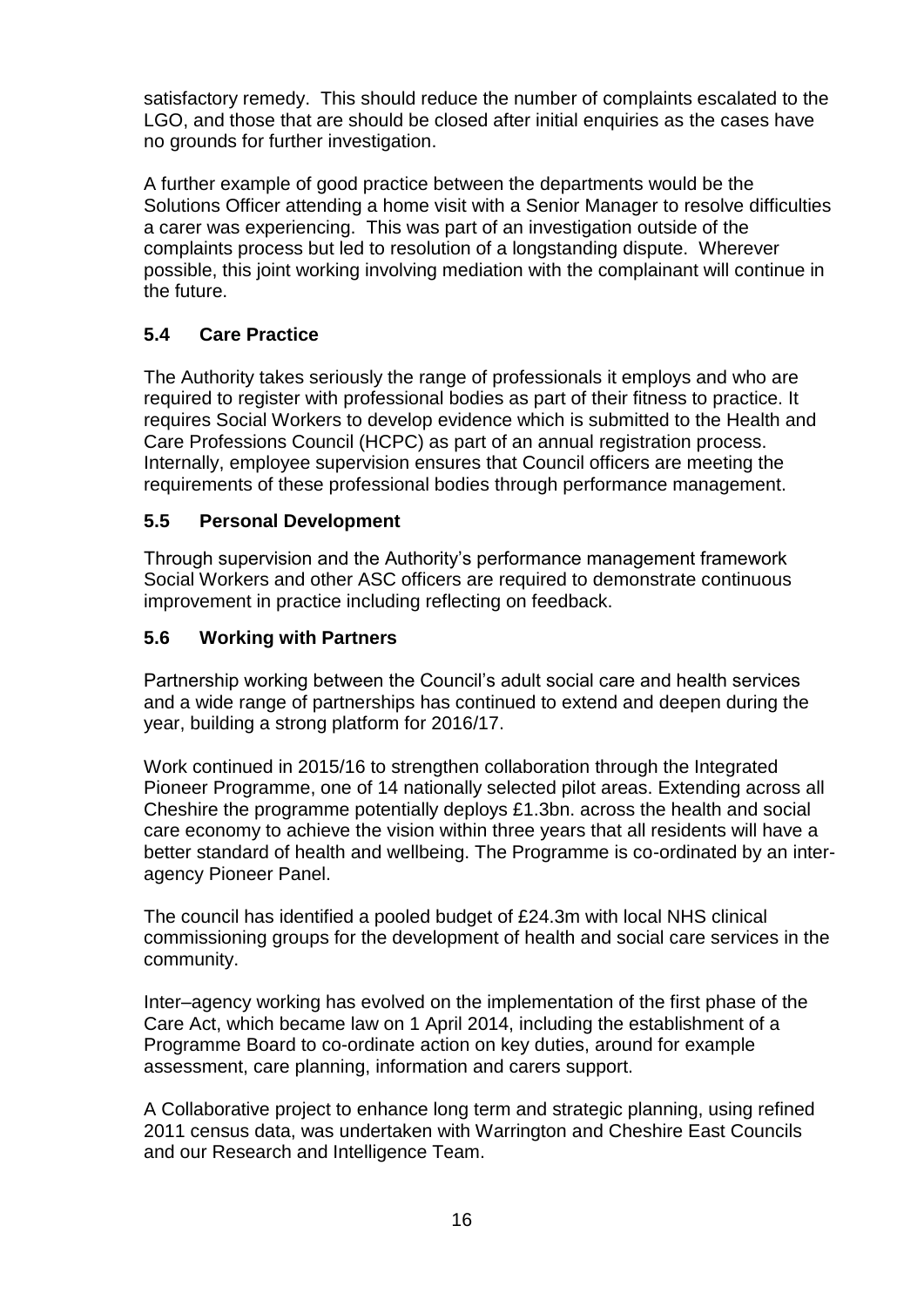Joint working with key partners has been instrumental in removing duplication in frontline services and offering greater involvement and convenience to communities and a wide range of service user groups. The following are some practical examples of the authentic working relationships which are fundamental to the planning and delivery of adult social care services in the Borough.

Nine integrated community health teams have been established in the west of the Borough with a further four planned for Vale Royal. The council's mental health provider services, both day and outreach, have been merged into a joint operational structure with Cheshire and Wirral Partnership Trust. Collaboration with children's services and the NHS has seen the establishment of a joint transition team to support young people with lifelong disabilities and their families.

Co-operation in safeguarding vulnerable adults was notably strengthened in 2014/15 with consultation on a new domestic abuse strategy via the Domestic Abuse Partnership and the appointment of independent domestic violence advocates who work across agency boundaries to support those who have been subject to abuse.

Joint work on systems led to the development of a new digital records system for both patients and social care users. In partnership with the independent information and practice specialist FACE, the council has also introduced a Care Act compliant assessment and care records system to support the personal budget offer and link in with the emerging "Local Offer" information and basic on line self-assessment process.

During the year collaboration in commissioning services has increased with the local clinical commissioning groups resulting in joint agreements for care at home, care homes and over the Learning Disabilities Framework. Also, a step up, step down model of support has been jointly agreed with NHS commissioners and providers to maintain the safety and independence of people discharged from hospital.

Mindful of the need to work with neighbouring authorities, the Public Health Team supports a cross-boundary network for infection control, including the NHS, local councils, schools, GPs and pharmacists. More broadly, a collaborative project to enhance long term planning using refined 2011 census data was undertaken with Warrington and Cheshire East councils.

Additional examples of continued partnership working directly with a wide range of stakeholders which adult social care has supported in the year include the Stakeholder Network, Carers Inter-agency Group and the Learning Disabilities Partnership Board. In February, the council was selected as one of the nine national demonstrator sites to provide support to carers in returning to employment through working with the NHS, voluntary sector and local employers.

The West Cheshire Offer is our pledge to challenge all services across the Council to ensure that we will always support people to live the best life that they can, rather than fitting them into an inflexible range of traditional and expensive services. We will do this by changing the way in which we carry out social care assessments and respond to need by enabling individuals to self-support and care where appropriate, and as a consequence reduce the demand on in-house services, offering alternatives to these traditional, inflexible and very expensive care options and